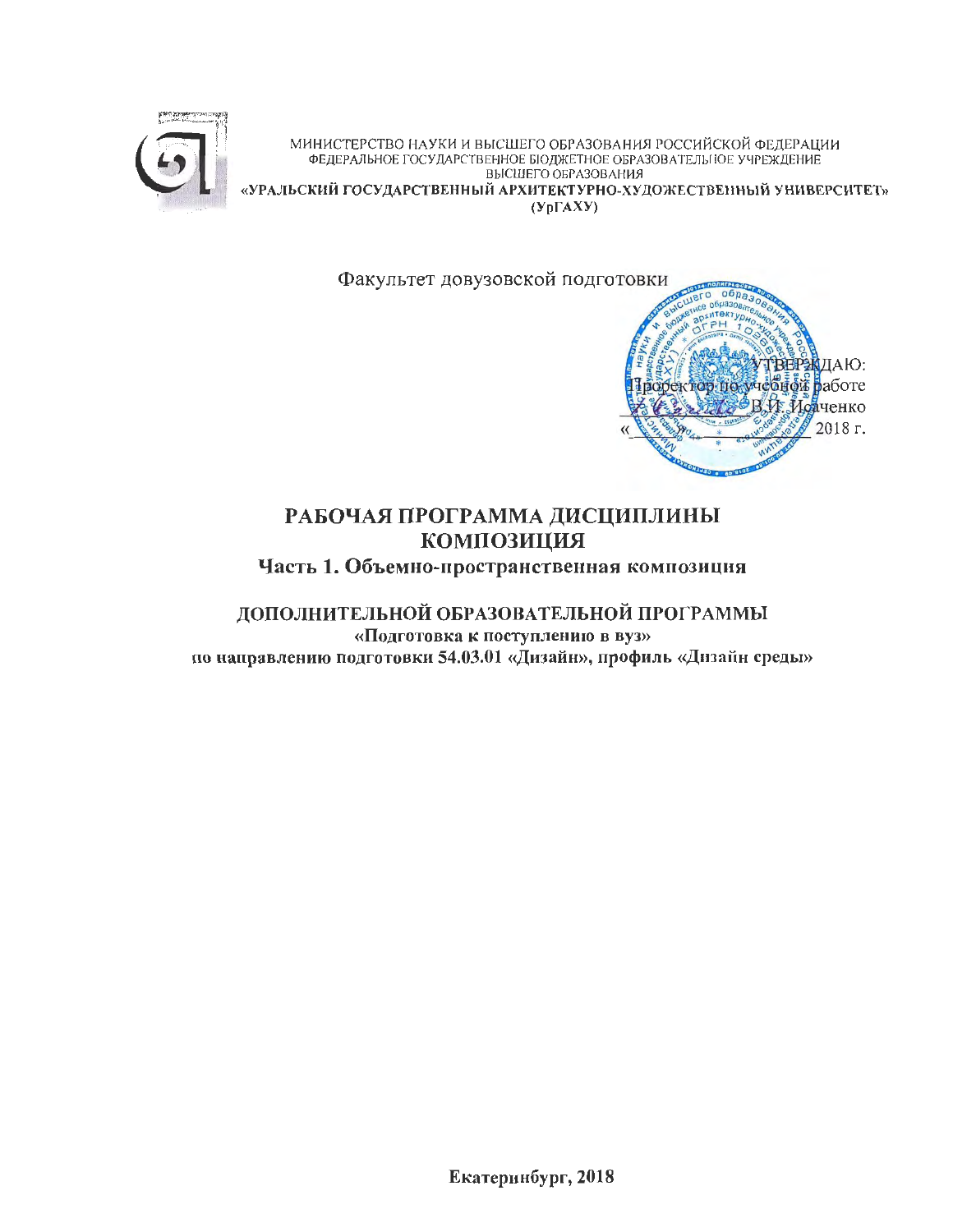#### ОБЩАЯ ХАРАКТЕРИСТИКА ДИСЦИПЛИНЫ

#### $1.1$ Место дисциплины в структуре образовательной программы, связи с другими лиспиплинами

Дисциплина «Композиция» является частью дополнительной образовательной программы «Подготовка к поступлению в вуз». Освоение дисциплины «Композиция» проводится как правило, одновременно с дисциплиной «Рисунок».

#### $1.2$ Краткий план построения процесса изучения дисциплины

Программа дисциплины состоит из 5 разделов:

- 1. Композиционные сетки и геометрические тела
- 2. Средства композиции
- 3. Формообразование
- 4. Пространство
- 5. Движение в пространстве

Программа дисциплины рассчитана на подготовку обучающихся к поступлению по профилю «Дизайн среды». Комплекс учебных упражнений формируется под влиянием двух факторов: «постоянство критерия композиционной целостности и разнообразие способов её достижения. Традиционное повышение сложности заданий обеспечивается не постановкой задачи, а глубиной и оригинальностью её раскрытия абитуриентом. Неизменными остаются и общие рекомендации по форме композиционных построений:

- запрет на использование симметрии;

- нежелательность размещения центра композиции в геометрическом центре построения;

- максимальное разнообразие размерных и пространственных характеристик формы (нежелательность повторов);

- отсутствие понятий «верха» и «низа» в построениях;

- ограничение числа используемых элементов формы.

Конкретизация заданий обеспечивается указаниями по виду композиционного центра («массив», «ажур» или «пространство») и указаниями по типу пространственных отношений элементов композиции («некасаемые тела», «касаемые тела» или «цельное тело»). Образуемые девять принципиальных схем взаимодействия служат источником конкретизации учебных заданий. Следующий фактор разнообразия определяется видом рекомендуемых для использования геометрических тел (параллелепипед, цилиндр, пирамида, конус, призма), что обеспечивает дополнительную вариативность формулировок.

Основные формы интерактивного обучения – просмотр работ слушателей по итогам освоения каждого раздела дисциплины. Просмотр работ производится в присутствии слущателей и преподавателя дисциплины.

По итогам изучения дисциплины слушатель проходить итоговую аттестацию в виде экзамена (имитация вступительного испытания по днециплине «Композиция»).

#### Tema1

Построение группы тел (параллелепипеды) в перспективном изображении с двумя точками схода.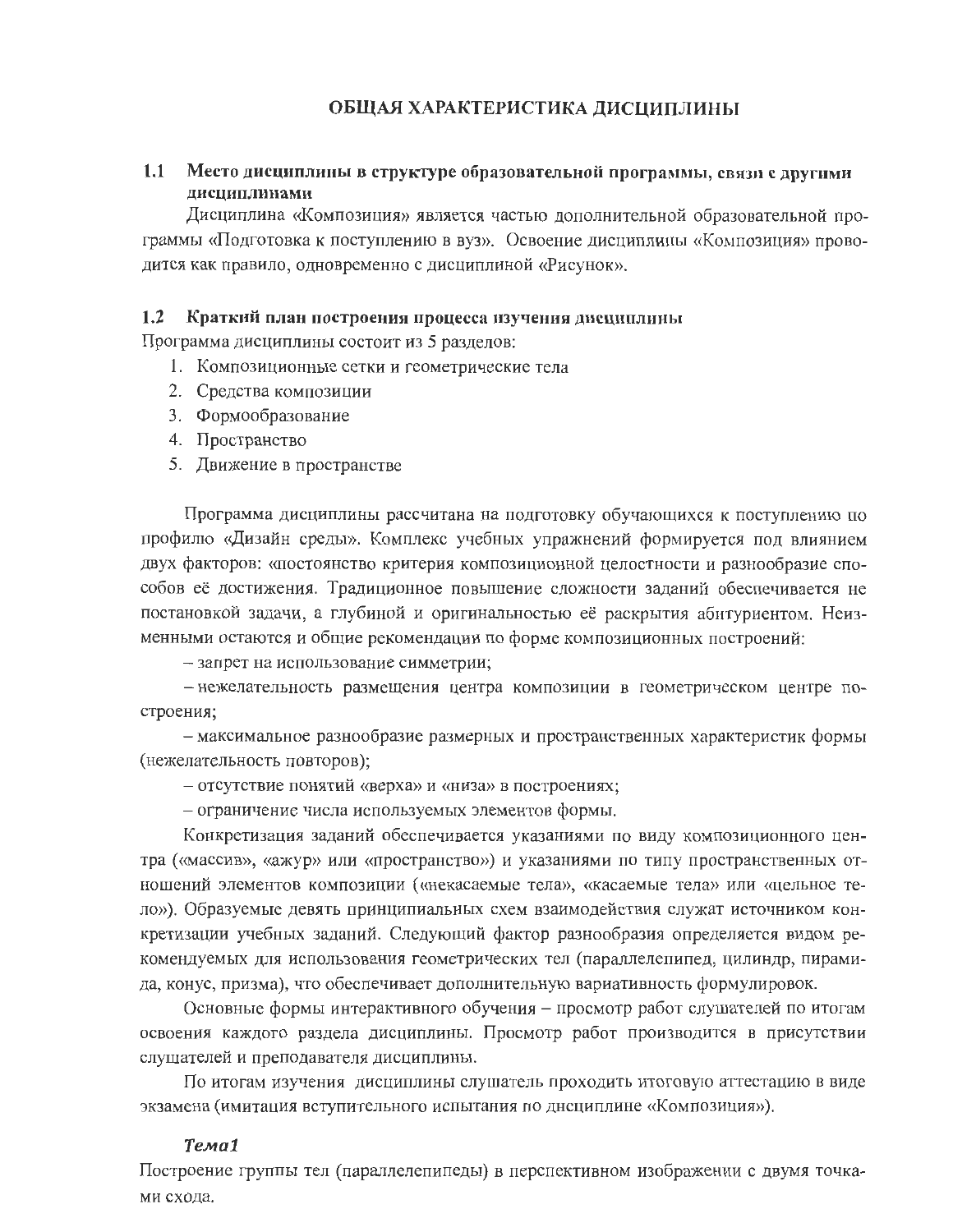#### Требования к заданию:

Группа параллелепипедов (не менее 5) с максимальным разнообразием пропорций и размеров и положения в пространстве. Обязательно размещение тел и выше, и ниже линии горизонта. Выявление композиционного центра не требуется.

## Тема 2

Перенос эскизного изображения на большой формат.

Требования к заданию:

Без использования чертежных инструментов («на глаз» и «от руки») освоить технику переноса малого изображения (эскиза) на большой формат.

### Тема 3

Построение «трансформера».

Требования к заданию:

Обеспечить конструктивную и пространственную взаимосвязь исходного тела и «вычитаемых» элементов. Добиться зрительной ясности и выразительности процесса.

### Тема 4

Построение композиции «планетная система» с ярко выраженным массивным центром и малоразмерным окружением.

Требования к заданию:

Добиться сбалансированного равновесия между единичным центром и многочисленным окружением. Обеспечить разделение фигурантов композиции по признаку «членение».

### Тема 5

Построение композиции «голова Горгоны» с ярко выраженным массивным центром и лентообразным ажурным окружением.

Требования к заданию:

Добиться сбалансированного равновесия между единичным центром и окружением. Раскрыть тенденцию перемен в «поведении» ленточных элементов композиции.

### Тема 6

Построение композиции «Кольцо» с ярко выраженным контрастом внешнего и внутреннего контуров.

Требования к заданию:

Внешний кон тур максимально лаконичен, внутренний насыщен деталями. Добиться сбалансированных отношений.

### Тема 7

Построение композиции «Кольцо» с ярко выраженным контрастом внешнсго и внутреннего контуров.

Требования к заданию:

Внутренний контур - максимально лаконичен, внешний - насыщен деталями. Добиться сбалансированных отношений.

### Тема 8

Построение композиции «ажурный центр - массивное окружение» Требования к заданию: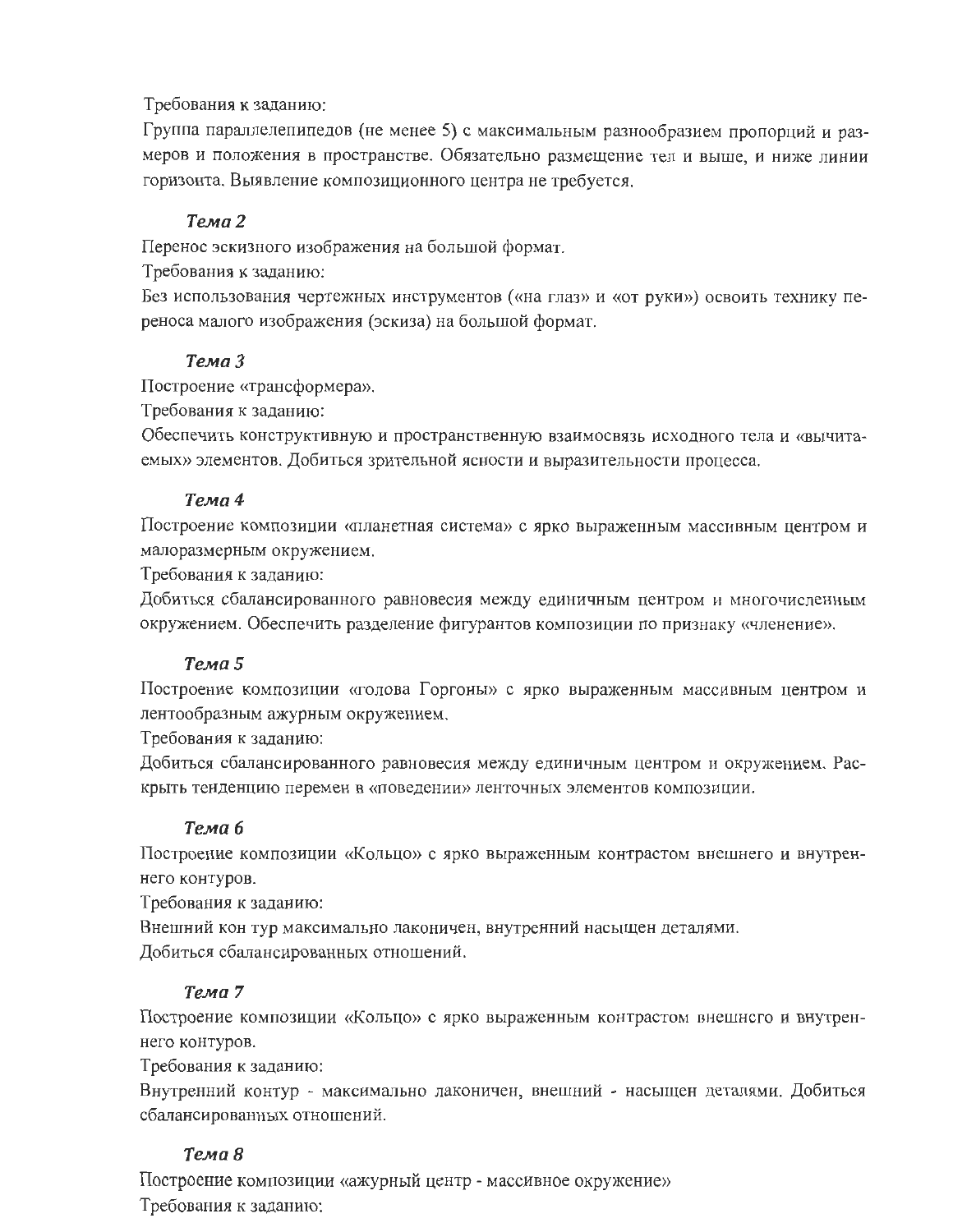Использовать систему удаленных тел.

## Тема 9

Построение фантазийной композиции на тему «Вавилонская башня». Требования к заданию:

Получить оригинальную «авторскую» трактовку популярного образа.

## Тема 10

Построение композиции «массивный центр - ажурное окружение». Требования к заданию: Использовать систему цельного объема. Добиться сбалансированных отношений.

## Тема 11

Построение композиции «центр - пространство» Требования к заданию: Использовать систему цельного объема.

## Тема 12

Построение композиции «центр-пространство»

Требования к заданию:

Использовать систему удаленных тел. Построение с одной точкой схода.

Добиться постановки композиционного центра в срединной части «тоннеля».

## Тема 13

Знакомство с основами построения тел вращения.

Построение цилиндра с вертикальным и горизонтальным положениями оси вращения. Штриховка тел вращения.

## Тема 14

Построение группы, состоящей из тел вращения и параллелепипедов.

Требования к заданию:

Самостоятельная исследовательская работа по выявлению эффектов касания и врезки.

## Тема 15

Построение композиции «массивный центр - ажурное окружение».

Требования к заданию:

Использовать систему удаленных тел. Исходным телом является цилиндр.

Возможна как вертикальная, так горизонтальная постановка цилиндра.

Добиться сбалансированных отношений.

## Тема 16

Построение композиции «ажурный цент£- массивное окружение» Требования к заданию: Использовать систему цельного объема на основе параллелепипеда и его производных.

## Тема 17

Построение композиции «массивный центр - ажурное окружение». Требования к заданию: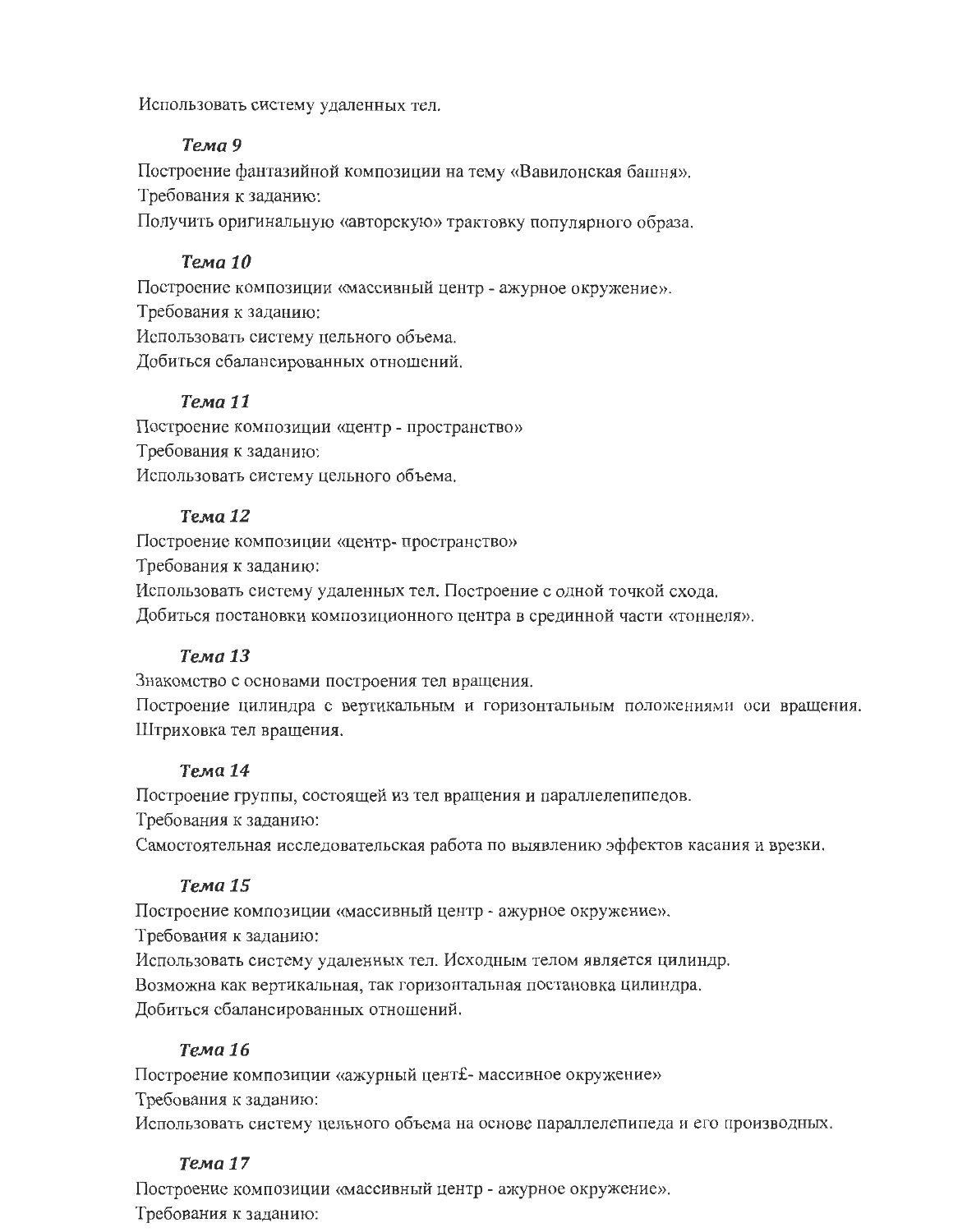Использовать систему касаемых тел. Исходным телом является цилиндр. Добиться сбалансированных отношений.

## Тема 18

Знакомство с основами построения пирамидальных и призматических тел.

Построение группы производных тел.

Требование к заданию:

Самостоятельная исследовательская работа по выявлению максимального разнообразия производных от пирамиды.

## Тема 19

Построение композиции «ажурный центр - массивное окружение».

Требования к заданию:

Использовать систему касаемых тел. Исходным телом является четырехгранная пирамида. Добиться сбалансированных отношений.

## Тема 20

Построение композиции «центр - пространство»

Требования к заданию:

Использовать систему касаемых тел. Исходным телом является цилиндр. Построение с одной точкой схода.

## Тема 21

Построение композиции на свободную тему.

Автор сам формулирует постановку задачи. Тип центра, вид пространственных отношений и используемые тела.

Требование к заданию:

Точная реализация сформулированных требований.

## Тема 22

Построение композиции на случайную тему.

Формулировка задания определяется случайным выбором (как на экзамене).

Требование к заданию.

Полностью самостоятельное решение задачи за контрольное время (6 часов)

## 1.3 Планируемые результаты обучения по дисциплине:

В результате освоения дисциплины, обучающийся должен уметь:

- понимать существо формулировок экзаменационной задачи и представление о возможностях её реализации;

- владеть приемами поискового (эскизного) и детального моделирования заданной схемы композиционного построения;

- уметь манипулировать пространственно-компоновочными характеристиками изображения (наилучший ракурс, положение и количество точек схода, вертикальный или горизонтальный разворот листа;

- достигать отчетливого выявления экзаменационной задачи средствами лннейной и тональной графики.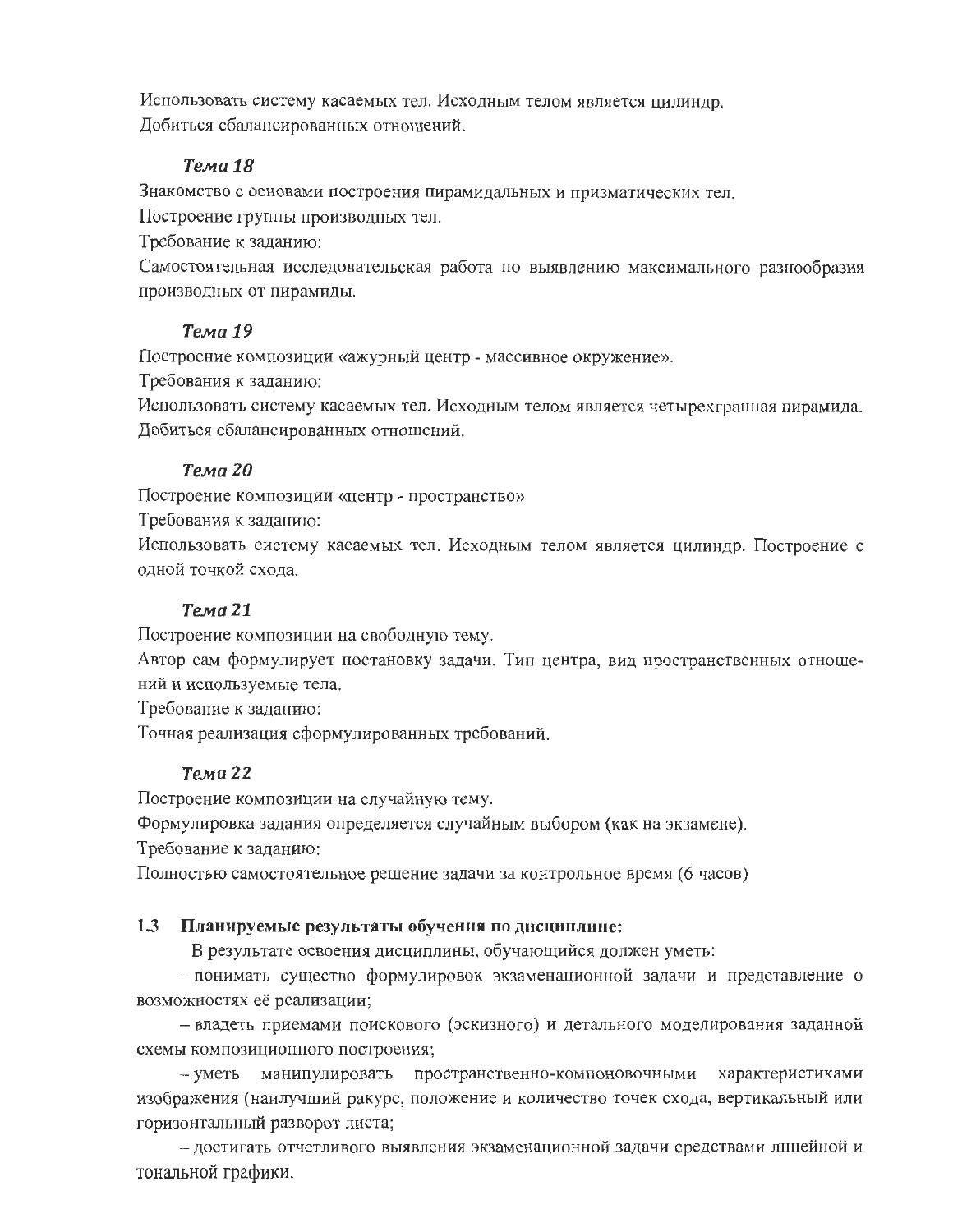|                |                                                |            |                | Аудиторные занятия  |                   | Промежу-       |  |
|----------------|------------------------------------------------|------------|----------------|---------------------|-------------------|----------------|--|
| $N_{2}$        |                                                | <b>BCE</b> |                | (час.)              | Самост.<br>работа | точная         |  |
| $\Pi/\Pi$      | Раздел дисциплины                              |            |                | практиче            |                   | Итоговая       |  |
|                |                                                | $\Gamma$ O | лекции         | ские                | (час.)            | аттестация     |  |
|                |                                                |            |                | занятия             |                   |                |  |
| $\mathbf{1}$   | $\overline{2}$                                 | 3          | $\overline{4}$ | 5                   | 6                 | $\overline{7}$ |  |
| $\overline{I}$ | Построение группы тел (параллеле-              | 8          |                | $\overline{\delta}$ |                   |                |  |
|                | пипеды) в перспективном изобра-                |            |                |                     |                   |                |  |
|                | жении с двумя точками схода                    |            |                |                     |                   |                |  |
| $\overline{2}$ | Перенос эскизного изображения на               | $\delta$   |                | $\delta$            |                   |                |  |
|                | большой формат                                 |            |                |                     |                   |                |  |
| $\overline{3}$ | Построение «трансформера»                      | 12         |                | 12                  |                   |                |  |
| $\overline{4}$ | Построение композиции «планет-                 | 12         |                | 12                  |                   |                |  |
|                | ная система» с ярко выраженным                 |            |                |                     |                   |                |  |
|                | массивным центром и малоразмер-                |            |                |                     |                   |                |  |
|                | ным окружением                                 |            |                |                     |                   |                |  |
| 5              | Построение композиции «голова                  | 12         |                | 12                  |                   |                |  |
|                | Горгоны» с ярко выраженным мас-                |            |                |                     |                   |                |  |
|                | сивным центром и лентообразным                 |            |                |                     |                   |                |  |
|                | ажурным окружением                             |            |                |                     |                   |                |  |
| 6              | Построение композиции «Кольцо» с               | 12         |                | 12                  |                   |                |  |
|                | ярко выраженным контрастом                     |            |                |                     |                   |                |  |
|                | внешнего и внутреннего контуров                |            |                |                     |                   |                |  |
| $\overline{7}$ | Построение композиции «Кольцо» с               | 12         |                | 12                  |                   |                |  |
|                | ярко выраженным контрастом                     |            |                |                     |                   |                |  |
|                | внешнего и внутреннего контуров                |            |                |                     |                   |                |  |
| 8              | Построение композиции «ажурный                 | 12         |                | 12                  |                   |                |  |
|                | центр - массивное окружение»                   |            |                |                     |                   |                |  |
| 9              | Построение фантазийной компози-                | 12         |                | 12                  |                   |                |  |
|                | ции на тему «Вавилонская башня»                |            |                |                     |                   |                |  |
| 10             | Построение композиции «массив-                 | 12         |                | 12                  |                   |                |  |
|                | ный центр - ажурное окружение»                 |            |                |                     |                   |                |  |
| II             | Построение композиции «центр -                 | 12         |                | 12                  |                   |                |  |
| 12             | пространство»<br>Построение композиции «центр- | 12         |                | 12                  |                   |                |  |
|                | пространство»                                  |            |                |                     |                   |                |  |
| 13             | Знакомство с основами построения               | 12         |                | 12                  |                   |                |  |
|                | тел вращения                                   |            |                |                     |                   |                |  |
| 14             | Построение группы, состоящей из                | 12         |                | 12                  |                   |                |  |
|                | тел вращения и параллелепипедов                |            |                |                     |                   |                |  |
| 15             | Построение композиции «массив-                 | 12         |                | 12                  |                   |                |  |
|                | ный центр - ажурное окружение»                 |            |                |                     |                   |                |  |
| 16             | Построение композиции «ажурный                 | 12         |                | 12                  |                   |                |  |
|                | цент£- массивное окружение»                    |            |                |                     |                   |                |  |
| 17             | Построение композиции «массив-                 | 12         |                | 12                  |                   |                |  |
|                | ный центр - ажурное окружение»                 |            |                |                     |                   |                |  |
| 18             | Знакомство с основами построения               | 12         |                | 12                  |                   |                |  |
|                | пирамидальных и призматических                 |            |                |                     |                   |                |  |
|                | тел                                            |            |                |                     |                   |                |  |
| 19             | Построение композиции «ажурный                 | 12         |                | 12                  |                   |                |  |
|                | центр - массивное окружение»                   |            |                |                     |                   |                |  |
| 20             | Построение композиции «центр -                 | 12         |                | 12                  |                   |                |  |
|                | пространство»                                  |            |                |                     |                   |                |  |
| 21             | Построение композиции на свобод-               | 12         |                | 12                  |                   |                |  |

## 1.4 Учебный план дисциплины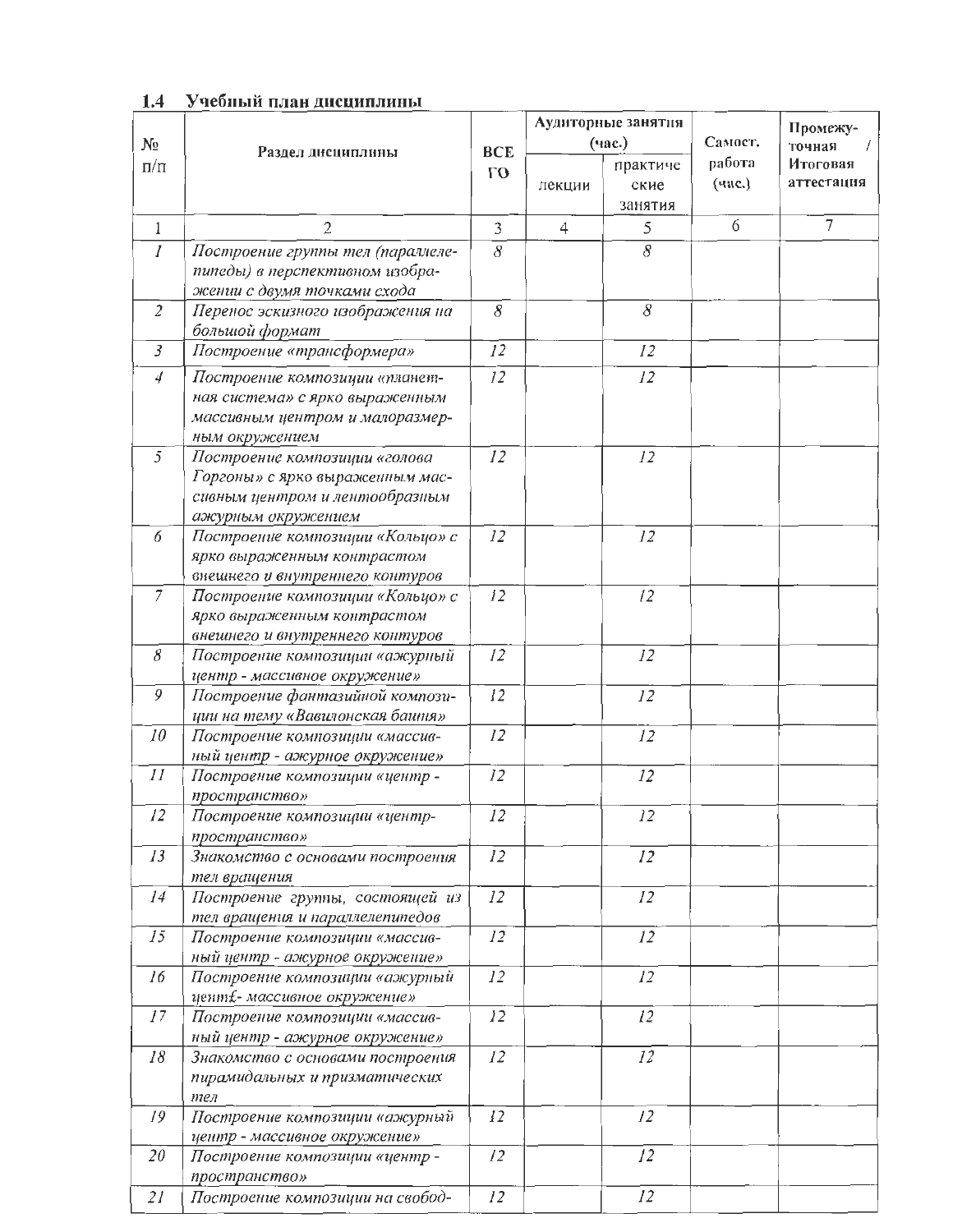|          | ную тему                                              |     |     |  |
|----------|-------------------------------------------------------|-----|-----|--|
| 22<br>∠∠ | Построение композиции на случай-<br>ную тему. Экзамен |     |     |  |
|          | итого                                                 | 256 | 244 |  |

#### ПРИМЕНЯЕМЫЕ ТЕХНОЛОГИИ ОБУЧЕНИЯ  $2^{\circ}$

|                                       |                              | Активные методы обучения |                                   |           |                        |                                    |                                |                                |                             | Дистанционные технологии и элек-<br>тронное обучение |                                                 |                                   |                                                    |                                                       |                            |
|---------------------------------------|------------------------------|--------------------------|-----------------------------------|-----------|------------------------|------------------------------------|--------------------------------|--------------------------------|-----------------------------|------------------------------------------------------|-------------------------------------------------|-----------------------------------|----------------------------------------------------|-------------------------------------------------------|----------------------------|
| Код<br>раздела<br>про-<br>грам-<br>мы | тестирование<br>Компьютерное | Кейс-метод               | игра<br>ролевая<br>или<br>Деловая | Портфолио | команде<br>≃<br>Работа | кооперации<br>развивающей<br>Метод | (просмотр)<br>методы<br>Другие | $(ka$ кие)<br>методы<br>Другие | (какие)<br>методы<br>Другие | курсы<br>учебные<br>Сетевые                          | тренаже<br>И<br>практикумы<br>pы<br>Виртуальные | видеоконференции<br>Ξ<br>Вебинары | Š<br>Z<br>web-конференции<br>минары<br>Асинхронные | KOH-<br>разработка<br>тента<br>работа и<br>Совместная | какие)<br>Другие (указать, |
|                                       |                              |                          |                                   |           |                        |                                    |                                |                                |                             |                                                      |                                                 |                                   |                                                    |                                                       |                            |

# 3 УЧЕБНО-МЕТОДИЧЕСКОЕ И ИНФОРМАЦИОННОЕ ОБЕСПЕ-ЧЕНИЕ ДИСЦИПЛИНЫ

#### $3.1$ Основная литература

Рузова Е.И. Основы композиции в дизайне среды: практический курс [Текст]: / Е.И. Рузова, С. В. Курасов. - Москва: МГХПА им. С. Г. Строганова, 2014. - 216 с.

#### $3.2$ Ресурсы ЭБС

Буткевич Л. М. История орнамента [Электронный ресурс] : Учебное пособие 1. / Л.М. Буткевич. - Москва: ВЛАДОС, 2008. - 272 с. Режим доступа URL: http://biblioclub.ru/index.php?page=book red&id=55836&sr=1

Логвиненко Г.М. Декоративная композиция [Электронный ресурс]: Учеб-2. ное пособие / Г.М. Логвиненко. - Москва: ВЛАДОС, 2010. - 144 с. Режим доступа URL: http://biblioclub.ru/index.php?page=book red&id=55834&sr=1

### 3.3. Дополнительная литература

Кимберли Э. Геометрия дизайна: пропорции и композиция [Текст] / Элам  $1_{\cdot}$ Кимберли; пер. с англ. - Санкт-Петербург: Питер, 2011. - 112 с.

Чернихов Я.Г. Архитектурные фантазии: 101 композиция [Текст] / Яков 2. Чернихов. - репр. воспроизведение изд. 1933 г. - Москва: АВАТАР, 2008. - 102 с.